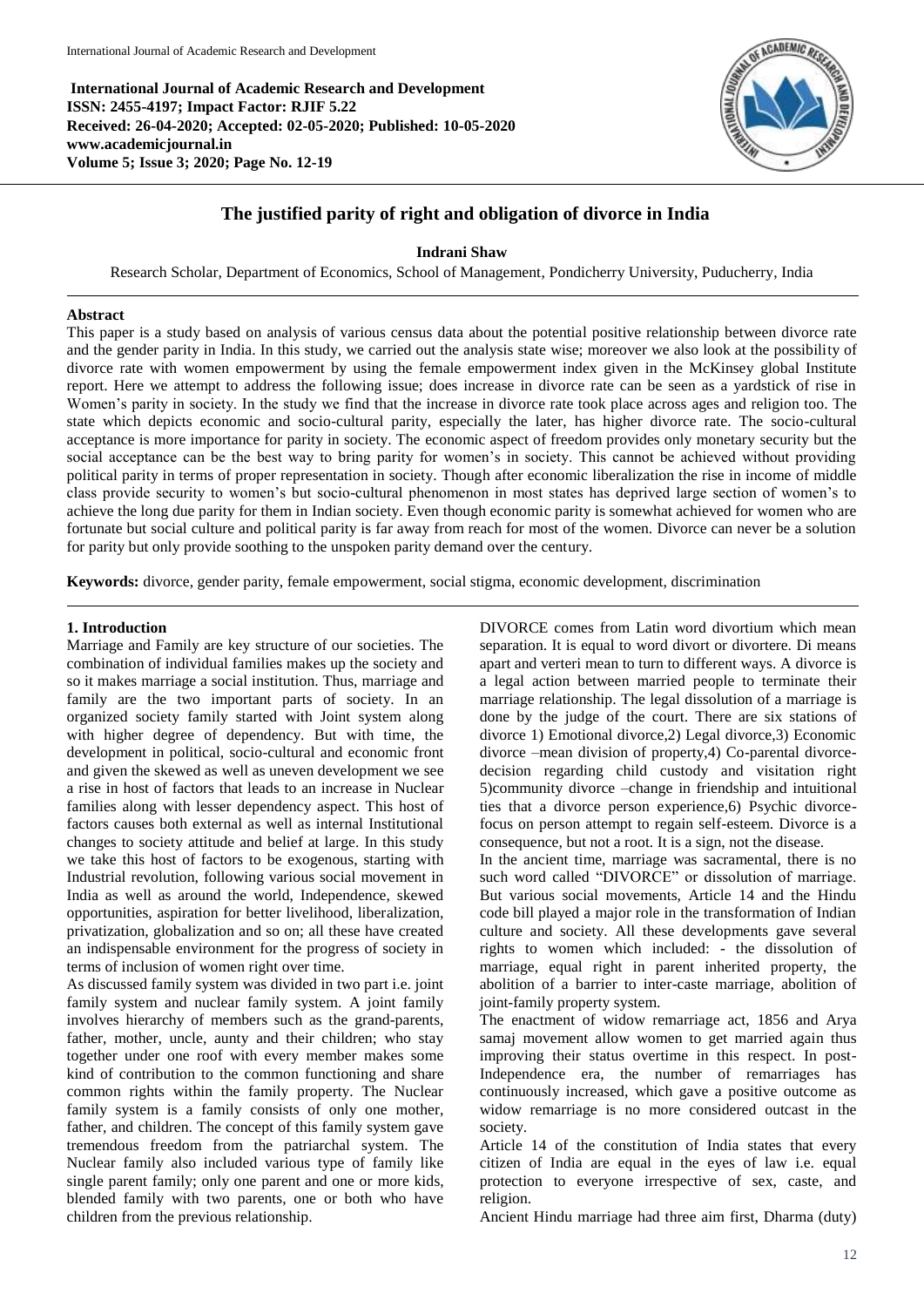secondly, Praja (progeny) and thirdly, Rati (sexual pleasure), but recently sequence is just opposite at top level is Rati (sexual pleasure) and next Praja and then dharma.

Traditionally, selection of Marriage partner was decided by parents, which was based on some factor such as caste, religion, family background, and income. But now a day's among new generation process of companion selection has changed a lot and mostly in metropolis it's them who choose their partner rather than their parent. Pre-marital relationship notionally was not accepted in the traditional Indian society is given acceptance in modern society.

The Hindu marriage act 1955 leads to the abolition of rule of Varna, caste and sub-caste endogamy, gotra and pravara exogamy thus enabling marriage between different caste and religion thereby addressing the change in society acceptance through law. As a result, now the important factor consider for marriage also includes subject like; education, employment, ability to manage home, good character, good earning and so on.

Throughout the history, the concept of marriage is an authoritative obligation between men and women to become husband and wife. But in present day society understanding of family and marriage has undergone accommodative changes. Nowadays it is easily to see lack of mutual bonding and adjustment between the couple as a result there is an increase in termination of marriage overtime, resulting as a consequence of the structure of present society. Divorce is becoming a general phenomenon in the society and it seems to be more socially acceptable as compared to old times and has become one of the most important and common issues in the world. The divorce rate is increasing continuously due to changes in the family system, the high expectation among couples, a breakdown in communication, Lack of commitment, Physical and mental abused and violence and so on. In this paper we will look at existing literature for the development of this phenomenon. Also, we will compare various indicators across Indian states to take hold of the fact that justified parity exist or not.

# **1.2 Methodology**

**Secondary data is used** to fulfill the objective of the study. The data is collected from the Census of various years (1991, 2001, and 2011). Data from census is the base of the study. These data consists information of never married, married, widowed, separated and divorced for rural, urban and total with i) ages of all states in India ii) religion wise all states India. Another data is used from McKinney's global institution. Their data consists of information such as gender parity score (GPS) and FEMDEX female empowerment index. To calculate GPS they have used 15 indicators of gender parity of every country. In India due to lack of data they have used 10 indicators out of 15 to calculated FEMDEX of all states. These data used in combination as per need for the study.

# **1.3 Data Methods**

- 1. Crude divorce rate is calculated as (CRD) = total number of divorce/total population\*1000.
- 2. Divorce to marriage ratio = total number of divorced /total number of marriage\*1000
- 3. Growth rate of divorce is calculated (here base year is consider as  $1991$  = total divorce in present year – total divorce past year / total divorce in past year \*100.

## **1.4 Literature Review from Hindu Society Perspective**

Family is an institution made of households with different relation and one such relationship is between marriage couple. They are bind ritually together base on certain societal, cultural and religious norms establishing rights and obligations between them, between them and in-laws and between them and their children. The structure of family varies across culture as well as within culture. This in turn means variation in the definition of marriage based on the given norms. These norms are different across culture as well as in time and space. It has been well acknowledging that the right and obligation is skewed in our society in favour of gender-male from the beginning of civilization. There are various factors that lead to dissolution of marriage also known as Divorce based on certain norms across time and space. To discuss about this issue especially in India context, let look at women position in Hindu society. The history of Hindu Law can be sketched back from the Vedas. During the Vedic age (1400 BC- 1000 B C) Hindu Marriage was considered as eternal union and a religious ceremony. In Vedic periods the women worship was limited to literature only. The existence of binary; on one hand praise & idolized, on the other considering women as only child procreating machine exist which lead to sceptic on the honesty of women as a whole. Even certain verses of the Vedas state that the woman mind is uncontrollable and there can be no friendship with women for they have wicked hearts. Later works of "Sruti" the ancient religious texts which comprising the central canon of Hinduism has also described women as weak and inferior and no consideration or kindness should be shown to a woman. The point is, although, their exist claim of women enjoying equal status is all aspects of life but the falling status of women approximately around 500 B.C onwards clearly shows the hollow nature of the right given to women.

In the Vedic era, there is unequivocally no mention of divorce practice anywhere in the Vedas, but there are permissions of re-marriage but not exactly divorce. Both Atharvaveda (9.5.27–28) and Rigveda (10.18.8) have a proposal for this. In Atharvaveda (9.5.27–28) an Aja Pancaudana was held after which a remarried woman could stay united with her new husband forever. However this remarriage doesn't mention anything about divorce, it is supposed from the Rigveda (10.18.8) that the remarriage is for the woman whose husband is dead.

However, infidelity exists especially from Hindu man and the essence of monogamy in Hinduism is unilaterally violated from time to time, resulting in increase of polygamy. Also, the Smriti, Srutis and Scriptures unambiguously denied the right to divorce but exception aspect were also considered. As per Narada (vedic sage) and Parasara (Maharishi) under five circumstances women may abandoned her husband to remarry. These are; Husband Missing (for long time), death, impotent, an ascetic and outcaste.

On the other hand kautilya very clearly defined the concept of divorce. In most of the dharamasastra 8 types of marriages are mentioned; Brahma vivah, Prajapatya vivah, Arsha vivha, Daiva vivah, Paishache vivah, Asura vivah Rakshasa vivah, Gandharva vivah. First four are approved and next four are unapproved. According to Kautilya, there was no divorce in first approved group because it's pious marriage. On the other hand the unapproved group could have divorce if mutual dissatisfaction arises in the marriage.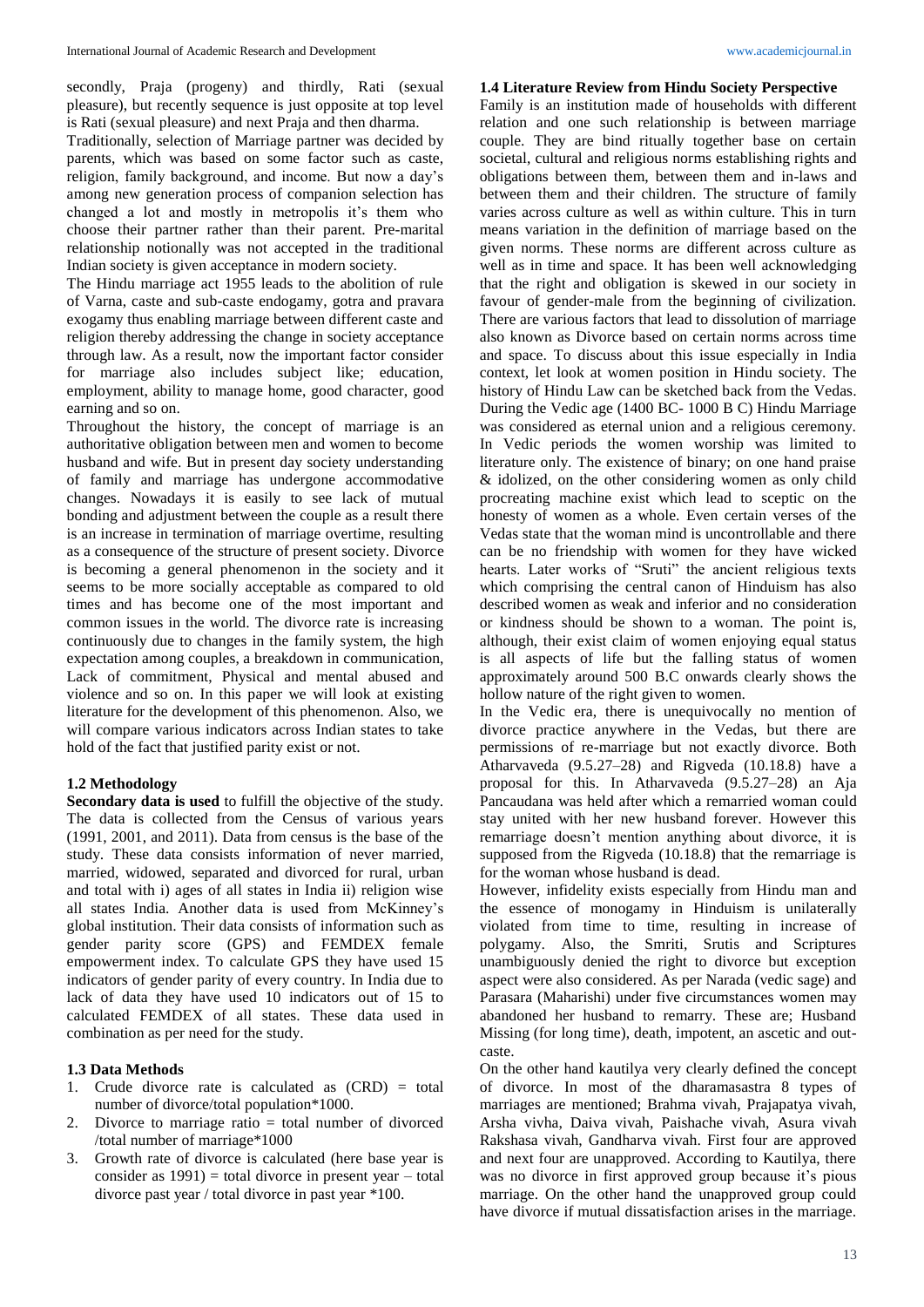This reflects a picture where a woman has right of happy and satisfaction marriage life. But the rising rate of polygamy coupled with nil rate of divorce undermines mutual disaffection. This clearly voice out an imbalanced and ill-fated marriage right for women in the ancient period. In the medival period women's position in society further deteriorated with the acceptance of child marriages and a ban on remarriage by widows in some communities in India. The Muslim conquest of the Indian subcontinent brought purdah to Indian society. The participation of women in various fields was well documented, In political field Razia sultan, Durgavati, Chand bibi, and Nur Jehan role was well recognised. In south India few villages were administered by women too. But the existence of "Jauhar" selfimmolation by women in Rajput kingdom of Rajasthan in India and its expansion in the form of sati lead to deterioration in the status of women in the medival India. There are kingdom where devdasis were sexually exploited and practice of polygamy especially among Hindu Kshatriya was common during this period.

In 1811, Raja Rammohan Roy watched his brother's widow being burned alive on her husband's funeral pyre. Three years later, he retired and focused on protest against the exercise of women dying as Satis. He was the first Indian to protest against this tradition. In spite of protests from orthodox Hindus, he carried on his propaganda against the custom. Finally, he won the cause when Lord William Bentick, the Governor General of India passed a law in 1829 abolishing the custom of Sati. According to this law the custom of Sati became illegal and punishable as culpable homicide. Raja Rammohan Roy also opposed childmarriage and supported widow remarriage. This can be termed as the intermediate-modern era, sati abolishment by British in 1829 being the starting point.

Keshab Chandra adopted a program of social reform such as the abolition of child marriage and polygamy, widow remarriage, and inter-caste marriage. Finally, the native marriage act was passed in 1872 it banned polygamy. Then Sarda act 1930 gave a marriageable age for boy 18 and for girl 17 which was further improved to 18 for a girl and 21 for a boy under child restraint act 1978.The Hindu widow's remarriage act of 1856, enacted in response to the campaign of pandit Ishwar Chandra Vidyasagar.Raja Ram Mohan Roy supported widow remarriage and opposed child marriage.(Abhishek Sharma 2013)

Position and status of women stated to improve after 1947 i.e. just after India independence. Indian women started to mark their place in the governor, cabinet minister, and ambassador. Indira Gandhi was the first women Indian Prime Minister, Rajkumari Amrit Kaur was the first cabinet minister, Sarojini Naidu was the first female governor of India and C B Muthamma was the first Indian women ambassador and list goes on. After 4 years of India independent, in 1955 under the prime-ministership of Jawaharlal Nehru India constitution has guaranteed equal right and the opportunity to women through Hindu code bill, which was divided into 4 segments 1) Hindu marriage act 2) Hindu succession act 3) Hindu minority and guardianship act 4) Hindu adoption and maintenance act.

Hindu marriage act 1955 was based on two theories fault theory and mutual consent theory. Along with these theories, there was another theory like Indissolubility of marriage theory – before and after death both parties will never get separated with each other. Divorce at will theory -

one can give divorce to his /her spouse at their own will. Fault/guilty/offense theory –this is 19th -century concept if one commit marital offense another party can give divorce. This theory means petitioner should be innocent. The Frustration of marriage theory  $-$  if a party is not guilty of any marital offense or changed religion or disappear for a long time, the innocent can take divorce. Consent theory of divorce- according to this theory both party mutually ready to dissolved marriage. Breakdown theory of divorce - when both parties try to give their best to make a marriage successful but due to some issues like selfishness, indifference and etc. lead to the breakdown of marriage. Irretrievable breakdown of marriage theory- when marriage is not able to put on the right path it can be dissolved, with no fault of any parties. (Ranga,partima devi 2014).

#### **1.5 Divorce Law in India and ground for divorce**

All religion has their own law that governs the divorce within the community.

- 1. Hindu marriage act 1955-This was Hindu law which also included Jains, Sikh, and Buddhist
- 2. Parsi divorce act 1936- by Parsi
- 3. Dissolution of Muslim marriage act 1939- by Muslim
- 4. India Divorce act 1869-by Christians.
- (Vikaram shah 2016)

# **Grounds for Divorce under all Religions**

Ground on Hindu divorce  $-a$ ) Adultery, b) Cruelty, c) Desertion, d) Conversion, e) Unsound mind, f) Leprosy, g) Venereal disease, h) Renunciation of the world i) Unheard of for seven years or more j) Wife ground of divorce- i) Bigamy, ii) Rape, sodomy or bestiality, iii) Reputation of marriage, iv) Non-resumption of cohabitations after passing and order of maintenance. k) Divorce by mutual consent.

Ground on Muslim Talaq (divorce)- a) By the death of the spouse) Talaq –lu-sunnat c) Talaq Ahsan, d) Talaq Hasan, e) Talaq-ul-Biddat, f) Ila, g) Zihar h) Talaq by wife- talaq tafweez i) Talaq by mutual consent- i) Khula, ii) Mubarat J) Independent right to divorce of the wife i) li"am, ii) Impotency, iii) Insanity-leprosy-virulent disease iv) Cruelty, ill- treatment, desertation, v) Apostasy from Islam.

Grounds on Christian divorce-a) Ground of divorce for husband- adultery by the wife is one of the most important factors b) Ground of divorce for wife – husband adultery and cruelty c) Divorce by mutual consent.

Grounds on Parsi divorce are- a) Wilful refusal to consummate b) Unsoundness of mind c) Adultery, Fornication, Bigamy d) Cruelty.

Grounds on Jewish divorce- a) Ground of divorce for husband- (i) immoral deportment,

(ii) Apostasy, (iii) Refusal to have marital intercourse, (IV) Unjustified refusal to follow husband to another domicile, (v) Violation of ritual law in the management of her household, (vi) Incurable disease rendering cohabitation dangerous, (vii) Insulting her husband or her father-in-law in the public, (viii) Barrenness after ten years of marriage., b) Ground of divorce for wife - (i) Cruelty, (ii) Apostasy, (iii) Chronic disease rendering cohabitation dangerous, (iv) Licentiousness, (v) Repulsive occupation, (vi) Refusal to support, (vii) Refusal of marital Intercourse, (viii) Physical impotence. c) By the court against wishes of the parties d) Divorce by mutual consent. (Ranga,partima devi 2014)

In India, the word divorce came as laws to protect the right of both men and women. The Hindu marriage act 1955 and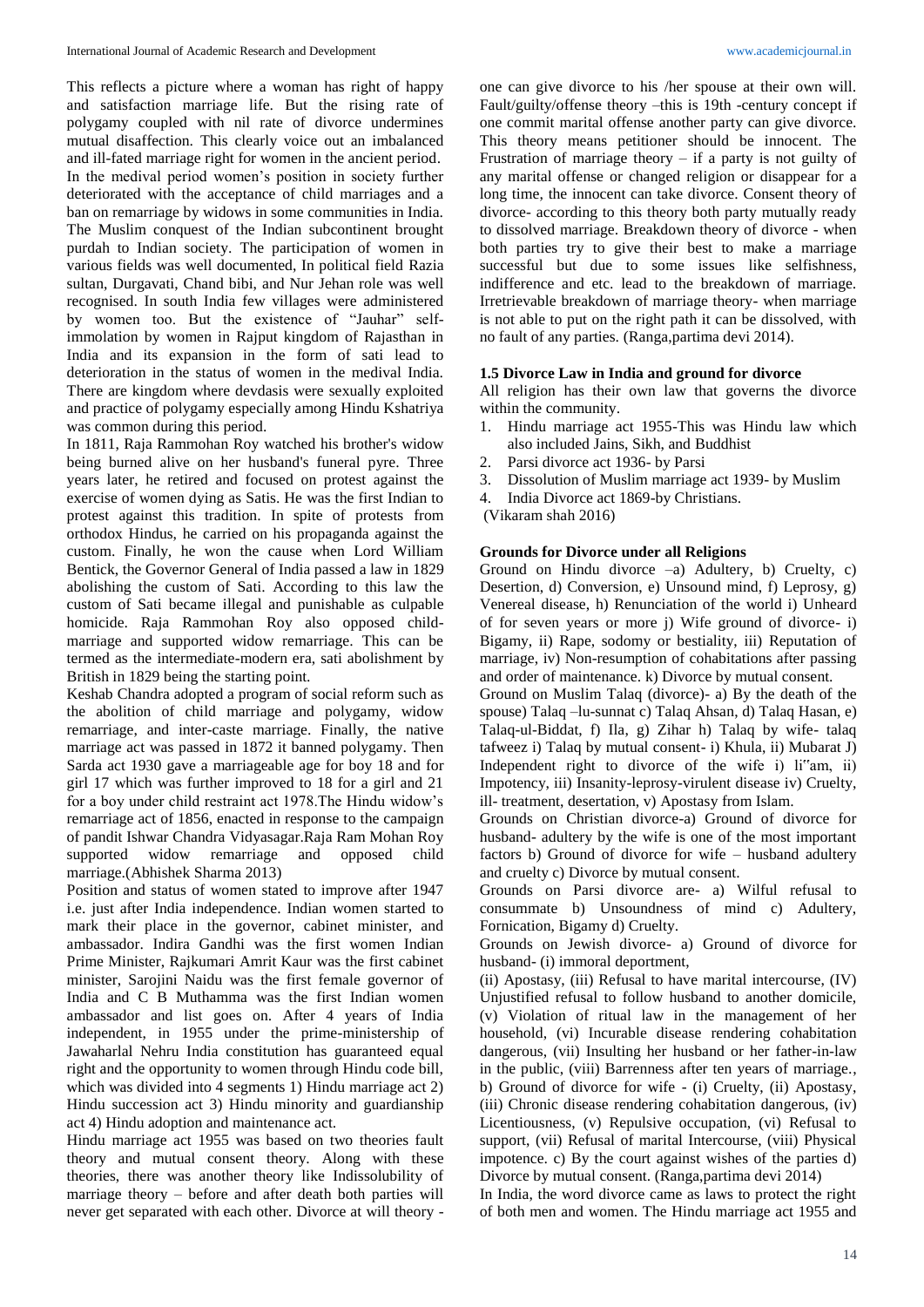new marriage law (amendment) act 1976 which added mutual consent divorce, gave a much needed change to Hindu society by allowing dissolution of marriage to both parties based on some factors. Factors which lead to divorce are as follows;

- 1. Adultery: Which means when one partner cheats on another partner.
- 2. Financial difficulty: When expectation never met what they plan for future due to uneducated of finance lead to problems such as argument, fighting and etc.
- 3. Work stress and obligation: Different work timing like night shift, or lot of work pressure at office also become reason for divorce.
- 4. Addiction: This is one of a most important factors due to the addiction of drinking, gambling and etc. lead to violence at home, financial crisis and etc. (Bari Z Weinberger, 2012),
- 5. Another factor: i) When you've lost your individual identity ii) Depend on paternal income iii) Not the same way of thinking different vision iv) Bad sexual life v) Lot of expectation vi) Can't fix the problem without a fight vii) You're interested in the different thing. viii) No showing of physical affection between both (Lisa L. Payne, Kim Olver, 2016) ix) Children from previous relationship x) Intrusive parents xi) Privacy problem xii) Communication differences xiii) Mother- in- law and daughter-in-law conflict. xiv) Conspiracy against the boy and his family xv) Misconception that second or third marriage would bring more happiness in life (Elsa vulliamy, 2016)
- 6. Recent important factors like; Women education which allowed them to know their Constitutional rights, Women becoming financial independent, Marriage against the wishes of man and women. (Dr A.S Kalra, 2014).

## **1.6 Impact of Divorce**

Divorce also played a vital role in the change of the family system which causes different impact such as;

- 1. Effect on children: Children whose parents dispute is less there is fewer adjustment issues, happy, healthy, better self-esteem rather than children who have high conflict parents, their children develop more anxiety, depression, anger issue and etc. Children lack love support care from parents, children age between 9 to 12 they blame themselves for the cause of their parent divorce. The impact of divorce on teenage children is more because they can understand thing among parents and due which they mind get distracted from the study, they start to think they have to take care own by themselves.as a result they take wrong decision in their life like they leave their parents, or they addicted to alcohol. Children of divorce parents need to face many news changes in their life like single parents bought up style, food style, and a different rule to stay at home. (Reinier bloem 2013)
- 2. Financial effect: Women and children experience financial decline upon divorce while men's are relatively less. Divorce procedure is one main reason for the financial crisis for women because it required a good amount of money to get a divorce. After separation mother and children have to live in poverty, no good education for children, no proper shelter and etc. due to lack of `household budget, women never

receive full payment for child support, man loses their good standard of living just after divorce. ( Drs linda J.waite & Maggie Gallagher)

- 3. Effect on family: Family structure is changing from joint family to nuclear family. The family is no more like family which uses to include father mother sister, brother, grandmother and father.
- 4. Effect on society: Increased in young crime rate due to absent of father. Society suffers when very few people are getting married and many people are getting a divorce. It creates a situation where people choose single parenthood rather than double parenthood. (Michele vrouvas 2007)

To conclude, So far it have be seen that women in India to some extent, had achieved parity due to enactment of (law) Hindu marriage act 1955, abolition of polygamy, abolition of child marriage, permission to widow marriage, marriage among different caste and religion and freedom to choose a mate. These are the positive sign of the progress. In spite of evolution of women status, India is still a male dominating country. There are laws which ensure equals rights to women, but they are not strongly enforce. They are always a part of discrimination, oppression and deprivation; these can be seen in India's caste system, social structure, social norms, which have made women more unsafe but with the development of host of exogenous factors, as discuss earlier we see the position of women in society is getting its due voice.

### **1.7 Analysis of Divorce in Rural and Urban India**

In this part we will look at the various aspect of divorce in rural and urban areas as well as across Age's in the Indian states. Firstly, we will look at the crude divorce rate, than we will look at …………divorce to marriage ratio for both urban and rural areas. Also, we look at growth in divorce rate …………over theb years, and this is evident for all age's groups (table-1.4).

| Year | <b>Total Population</b> |                  | Divorce /        | <b>Crude Divorce</b> |
|------|-------------------------|------------------|------------------|----------------------|
|      |                         |                  | <b>Separated</b> | Rate                 |
| 1991 |                         | Total 838567936  | 2119340          | 2.53                 |
|      |                         | Rural 622796324  | 1704705          | 2.74                 |
|      |                         | Urban 215771612  | 414635           | 1.92                 |
| 2001 |                         | Total 1028610328 | 3331025          | 3.24                 |
|      |                         | Rural 742490639  | 2483776          | 3.35                 |
|      |                         | Urban 286119689  | 847249           | 2.96                 |
| 2011 |                         | Total 1210854977 | 4897518          | 4.04                 |
|      |                         | Rural 833748852  | 3232865          | 3.88                 |
|      |                         | Urban 377106125  | 1664653          | 4.41                 |

**Table 1:** Crude divorce rate of India

*Source***:** Census of India, author-compilation

Above table 1.1 indicate crude divorce rate of India from 1991 – 2011 i.e. number of divorce per thousand. According to censuses, it is observed that over 20 years there is a rapid increase in divorced rate. There is notable variation in divorce rate in rural and urban India. In 1991 the divorce rate was 2.5 per thousand which increases to 3.2 per thousand in 2001 and later increases to 4.4 per thousand in 2011 census. In post liberalization era, we could see an increase in divorce rate in each census for rural and urban India both. All the three-census show increase in divorce rate but the percentage increases in divorce rate is higher in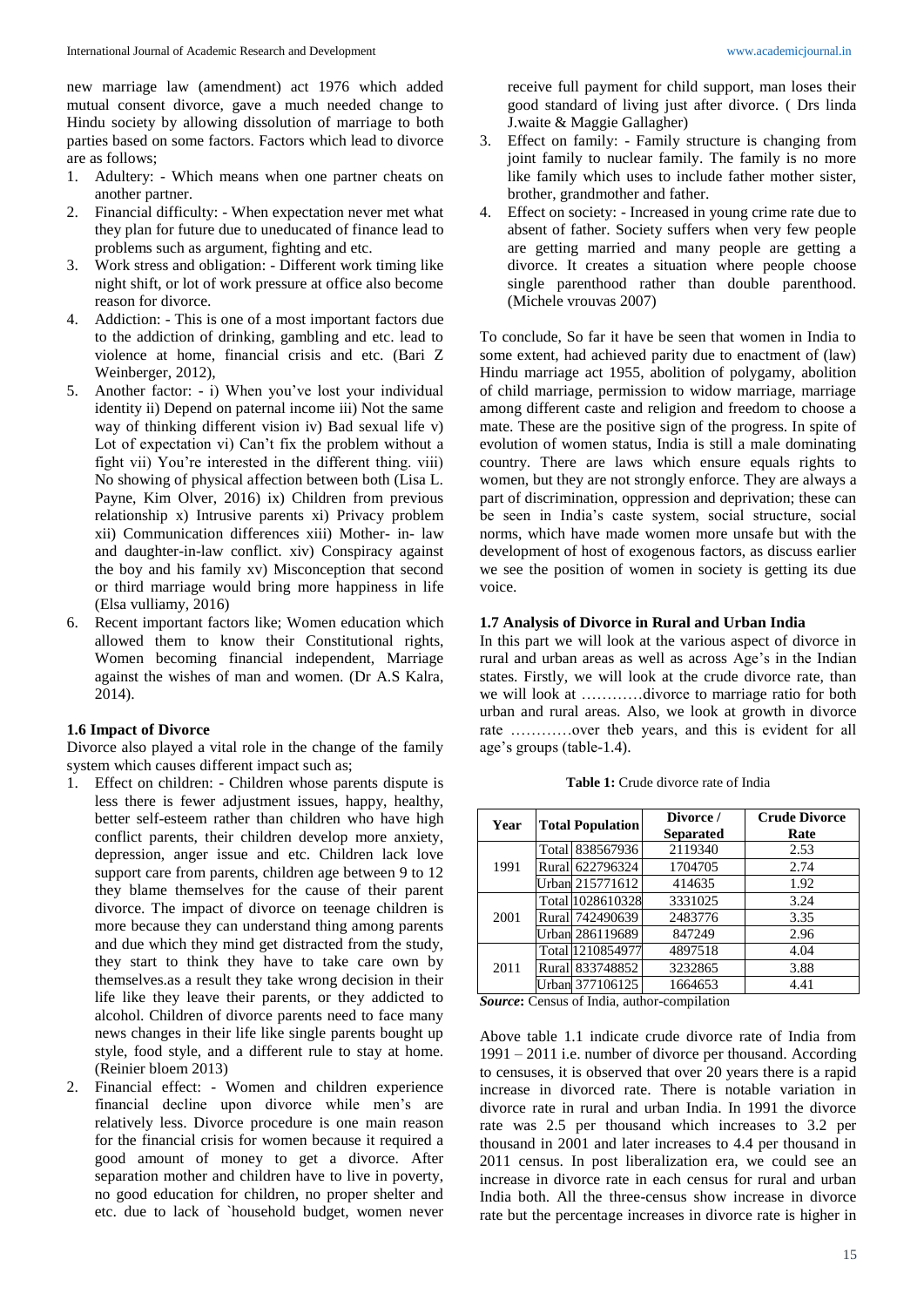urban India than in rural India. Thus, the impact of economic development on divorce is more observable in urban India than rural India.

| Year | <b>Married</b> |           | <b>Divorced</b><br>/ Separated | <b>Divorce to Marriage</b><br><b>Ratio (1000)</b> |
|------|----------------|-----------|--------------------------------|---------------------------------------------------|
| 1991 | Total          | 380418921 | 2119340                        | 5.57                                              |
|      | Rural          | 284562282 | 1704705                        | 5.99                                              |
|      | Urban          | 95856639  | 414635                         | 4.33                                              |
| 2001 | Total          | 468593016 | 3331025                        | 7.11                                              |
|      | Rural          | 336894950 | 2483776                        | 7.37                                              |
|      | Urban          | 131698066 | 847249                         | 6.43                                              |
| 2011 | Total          | 579584783 | 4897518                        | 8.45                                              |
|      | Rural          | 393025961 | 3232865                        | 8.23                                              |
|      | Urban          | 186558822 | 1664653                        | 8.92                                              |

**Table 2:** Divorce to marriage ratio of India

*Source***:** Census of India, author-compilation

This table 1.2 present another measure of the divorce rate in India i.e. divorce to marriage ratio, which is the ratio of crude divorce rate to crude marriage rate. In the census 1991, the ratio was 5.5 per thousand which increases to 7.1 per thousand in 2001. It has further increased to 8.4 per thousand in 2011 census. The divorce to marriage ratio shows increasing trends in both rural and urban India in all censuses. Similar, here also we could see an increase in divorce to marriage ratio is higher in urban India than rural India.

**Table 3:** Growth rate of Divorce in India

|              | <b>Total Total Population</b> | <b>Divorced</b> | <b>Divorce</b> | <b>Population</b>                        |  |  |
|--------------|-------------------------------|-----------------|----------------|------------------------------------------|--|--|
|              |                               |                 |                | <b>Separated Growth Rate Growth Rate</b> |  |  |
| 1991         | 838567936                     | 2119340         |                |                                          |  |  |
| 2001         | 1028610328                    | 3331025         | 57.2           | 22.7                                     |  |  |
| 2011         | 1210854977                    | 4897518         | 131.0          | 44.4                                     |  |  |
|              |                               |                 |                |                                          |  |  |
|              | <b>RURAL</b>                  |                 |                |                                          |  |  |
| 1991         | 622796324                     | 1704705         |                |                                          |  |  |
| 2001         | 742490639                     | 2483776         | 45.7           | 19.2                                     |  |  |
| 2011         | 833748852                     | 3232865         | 89.6           | 33.9                                     |  |  |
|              |                               |                 |                |                                          |  |  |
| <b>URBAN</b> |                               |                 |                |                                          |  |  |
| 1991         | 215771612                     | 414635          |                |                                          |  |  |
| 2001         | 286119689                     | 847249          | 104.3          | 32.6                                     |  |  |
| 2011         | 377106125                     | 1664653         | 301.5          | 74.8                                     |  |  |

*Source***:** Census of India, author-compilation

The above table shows the growth rate of divorce in India for the three censuses. We considered 1991 census as a base year for calculate growth rate over the census period. First we calculate divorce growth rate of 2001 census considering 1991 census as base year, it is 57 percentages over ten year and yearly divorce growth rate is 5.7 percentages. Next 2011 census when we calculate divorce growth rate considering 1991 census as a base year, it is 131 percentages over twenty years and yearly divorce growth rate is 6.5 percentages. Thus, over the period we could see that divorce growth rate has increased.

**Table 4:** India age wise crude divorce rate

|                          | 1991              | 2001 | 2011 |
|--------------------------|-------------------|------|------|
| All ages                 | 2.53              | 3.24 | 4.04 |
| $0 - 14$                 | 0.08              | 0.14 | 0.20 |
| 15-29                    | 3.40              | 3.52 | 3.41 |
| 30-44                    | 2.11              | 6.90 | 8.37 |
| 45-59                    | 4.05              | 5.49 | 7.33 |
| $60 - 74$                | 3.55              | 4.24 | 5.10 |
| $75+$                    | 3.67              | 3.69 | 3.92 |
| $\sim$<br>27.1<br>$\sim$ | $\sim$ 1.1 $\sim$ |      |      |

*Source***:** Census of India, author-compilation

The above table show age wise crude divorce rate in India i.e. Number of divorce per thousand in India. In the above table it is seen that there has been an increases in divorce rate for all age's group. The increase is seen to be highest among people aged 30-44 in the period 1991-2011.

# **1.8 Divorce and Religion**

In most of the religion divorce is not encouraged. Traditionally in Hinduism there is no concept of divorce. Marriage is a sacraments, it is sacred relationship between two people. After the civil law was guarantee by Indian constitution to protect the right of men and women, practice of divorce came into Hinduism society. In Muslim marriage is a contract known as nikaahnama, it is signed not only by the couple but also by walises and the maulvi. In Muslim religion, husband can dissolve marriage tie at his will but wife cannot divorce her husband without his consent. Dissolution of marriage under Muslim marriage act 1939 allowed getting divorce to both husband and wife and also mutual consent. In Christianity marriage is one of the sacraments and is indissoluble. Indian divorce acts 1896, allowed christen men and women to get divorce. In Buddhism, marriage is considered as a personal and individual concern, not as a religious duty. In Buddhism

marriage is a secular affair and it is not sacraments as a result in Buddhism there is no restriction in divorce. For divorce purpose they follow same Indian constitution law.

**Table 5:** Divorce rate of India by religion

| <b>YEAR 2001</b> |                                               |                 |      | <b>YEAR 2011</b>                          |                 |      |
|------------------|-----------------------------------------------|-----------------|------|-------------------------------------------|-----------------|------|
|                  | <b>Total</b><br>Religion Population Separated | <b>Divorced</b> |      | <b>Total</b><br>1000 Population Separated | <b>Divorced</b> | 1000 |
| India            | 1028610328                                    | 3331025         |      | 3.24 1210854977                           | 4897518         | 4.04 |
| Hindu            | 827578868                                     | 2618865         | 3.16 | 966257353                                 | 3833495         | 3.97 |
| Muslim           | 138188240                                     | 450521          | 3.26 | 172245158                                 | 654347          | 3.80 |
| Christian        | 24080016                                      | 125917          | 5.23 | 27819588                                  | 192330          | 6.91 |
| Sikh             | 19215730                                      | 38599           | 2.00 | 20833116                                  | 82291           | 3.95 |
| <b>Buddhist</b>  | 7955207                                       | 44004           | 5.53 | 8442972                                   | 63123           | 7.48 |
| Jain             | 4225053                                       | 9144            | 2.16 | 4451753                                   | 15455           | 3.47 |
| Other            | 6639626                                       | 41002           | 6.17 | 7937734                                   | 46661           | 5.88 |

*Source***:** Census of India, author-compilation

The above table shows the divorce rate in India by religion. Comparing two censuses, it is seen that the divorce rate for all religion has increased over the years. The 2001 and 2011 censuses show the highest divorce rate religion in Buddhism and Christianity as compare to other religion. Buddhist has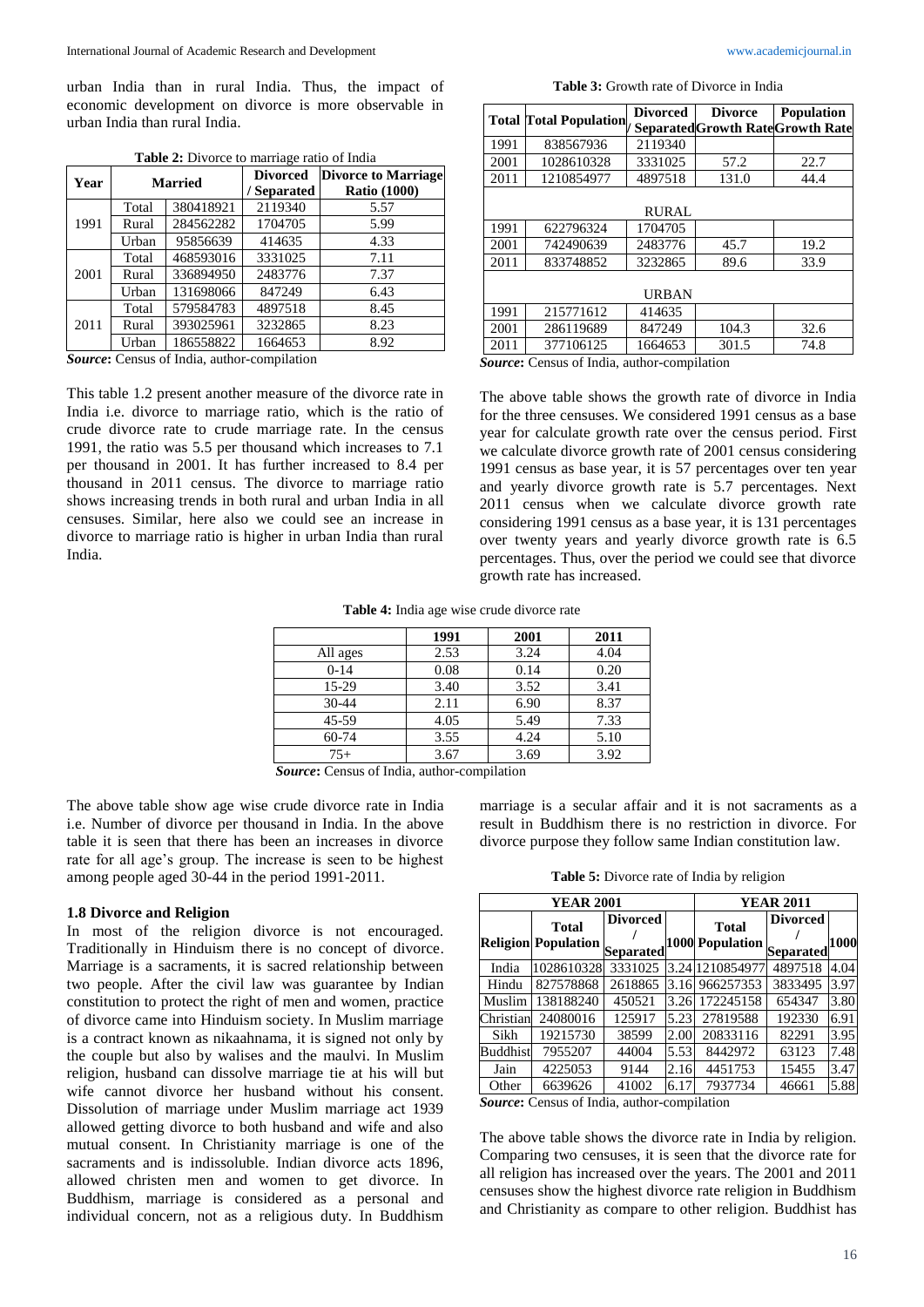the highest divorce rate of 5.5 per thousand in 2001 which increases to 7 per thousand in 2011 census. In 2001 census Christian was 5.2 per thousand which increases to 6 per thousand during 2011.There had been increases in divorce rate for Hindu and Muslim but not as much compared to other religions in the above table. The interesting point to note here is that, the category other in the religious table mention above shows a decline in divorce rate.

# **1.9 Divorce and Gender Parity**

'Gender parity refers to equal contribution of women and men to every dimension of life, whether private or public'\*. The word Gender parity is associated with several developmental aspects with respect to time over the period. According to Mckinsey Global institute world report. The India global gender parity score is 0.48, where 1 is the ideal score. Thus, India represents a high level of gender inequality. This report has developed index called FEMDEX i.e. female empowerment index which show gender parity variation within the geographical boundary of India. FEMDEX-is a state level female empowerment index. Gender inequality in India can be seen as social economic, political, and cultural aspect. Women statuses have never been equal with the men from the beginning. They have not been allowed to take part in public life, such as political, employment, participation in decision making and other profession. Larger part of India still lack this equality due to prevailing of patriarchal system, dowry, high social stigma, domestic violence, different social crimes such as rape, molestations, prostitutions, and female infanticide. Some part of India has better equality for example, in some part of Northeast India gender parity is much higher compared to other states. They have matriarchy society, high women participation rate in decision making resulting in authentic women empowerment, higher female literacy, lower gender gap in literacy rates, and no social stigma and so on. The role of women has constantly changed all over the word in the 20th century. Women participation has been seen as a positive aspect all over the world. As women participation started to gain pace, it is seen that the presence of Indian women in various filed, such as prime minister, cabinet minister, governors, Nobel Prize winner( Mother Teresa), Oscar winner Bhanu Athaiya for costume design, IAS, miss universe Sushmita Sen and many more are coming up at an increasing rate over the period of time. Many women have outperformed males in various fields. So far women in India to some extent had achieved economical parity. More of the females have acquired education and employment resulting in financial independence. When women is empowered and she is not financially dependent on her husband, then after marriage there is a higher chance of divorce as compared to women who is dependent on her husband. \*http://eige.europa.eu/rdc/thesaurus/terms/

**Table 6:** Divorced rate and Gender parity

| <b>States</b>              |                              | Divorced rate of (2011) Gender Parity rate of (2012) |
|----------------------------|------------------------------|------------------------------------------------------|
| <b>MIZORAM</b>             | 2.66                         | 0.7                                                  |
| MEGHALAYA                  | 1.54                         | 0.69                                                 |
| <b>SIKKIM</b>              | 1.00                         | 0.64                                                 |
| <b>KERALA</b>              | 0.83                         | 0.67                                                 |
| <b>NAGALAND</b>            | 0.75                         | 0.52                                                 |
| <b>CHHATTISGARH</b>        | 0.73                         | 0.55                                                 |
| <b>PUDUCHERRY</b>          | 0.71                         | 0.59                                                 |
| <b>TRIPURA</b>             | 0.65                         | 0.51                                                 |
| <b>TAMIL NADU</b>          | 0.63                         | 0.6                                                  |
| <b>ANDHRA PRADESH</b>      | 0.58                         | 0.59                                                 |
| <b>MAHARASHTRA</b>         | 0.55                         | 0.59                                                 |
| <b>MANIPUR</b>             | 0.55                         | 0.55                                                 |
| <b>GUJARAT</b>             | 0.55                         | 0.56                                                 |
| <b>WEST BENGAL</b>         | 0.52                         | 0.54                                                 |
| <b>ARUNACHAL</b>           | 0.50                         | 0.5                                                  |
| <b>PRADESH</b>             |                              |                                                      |
| <b>KARNATAKA</b>           | 0.47                         | 0.59                                                 |
| <b>ODISHA</b>              | 0.42                         | 0.51                                                 |
| <b>PUNJAB</b>              | 0.41                         | 0.59                                                 |
| <b>MADHYA PRADESH</b>      | 0.40                         | 0.49                                                 |
| <b>ASSAM</b>               | 0.38                         | 0.47                                                 |
| <b>CHANDIGARH</b>          | 0.34                         | 0.60                                                 |
| HIMACHAL PRADESH           | 0.31                         | 0.63                                                 |
| <b>GOA</b>                 | 0.30                         | 0.64                                                 |
| <b>NCT OF DELHI</b>        | 0.29                         | 0.56                                                 |
| <b>JAMMU &amp; KASHMIR</b> | 0.28                         | 0.55                                                 |
| <b>RAJASTHAN</b>           | 0.25                         | 0.52                                                 |
| <b>UTTARAKHAND</b>         | 0.23                         | 0.57                                                 |
| <b>JHARKHAND</b>           | 0.23                         | 0.46                                                 |
| <b>HARYANA</b>             | 0.19                         | 0.53                                                 |
| <b>UTTAR PRADESH</b>       | 0.17                         | 0.49                                                 |
| <b>BIHAR</b>               | 0.09                         | 0.42                                                 |
|                            | <b>Corelation Cofficient</b> | $0.63***$                                            |
| *** Significant at 1%      |                              |                                                      |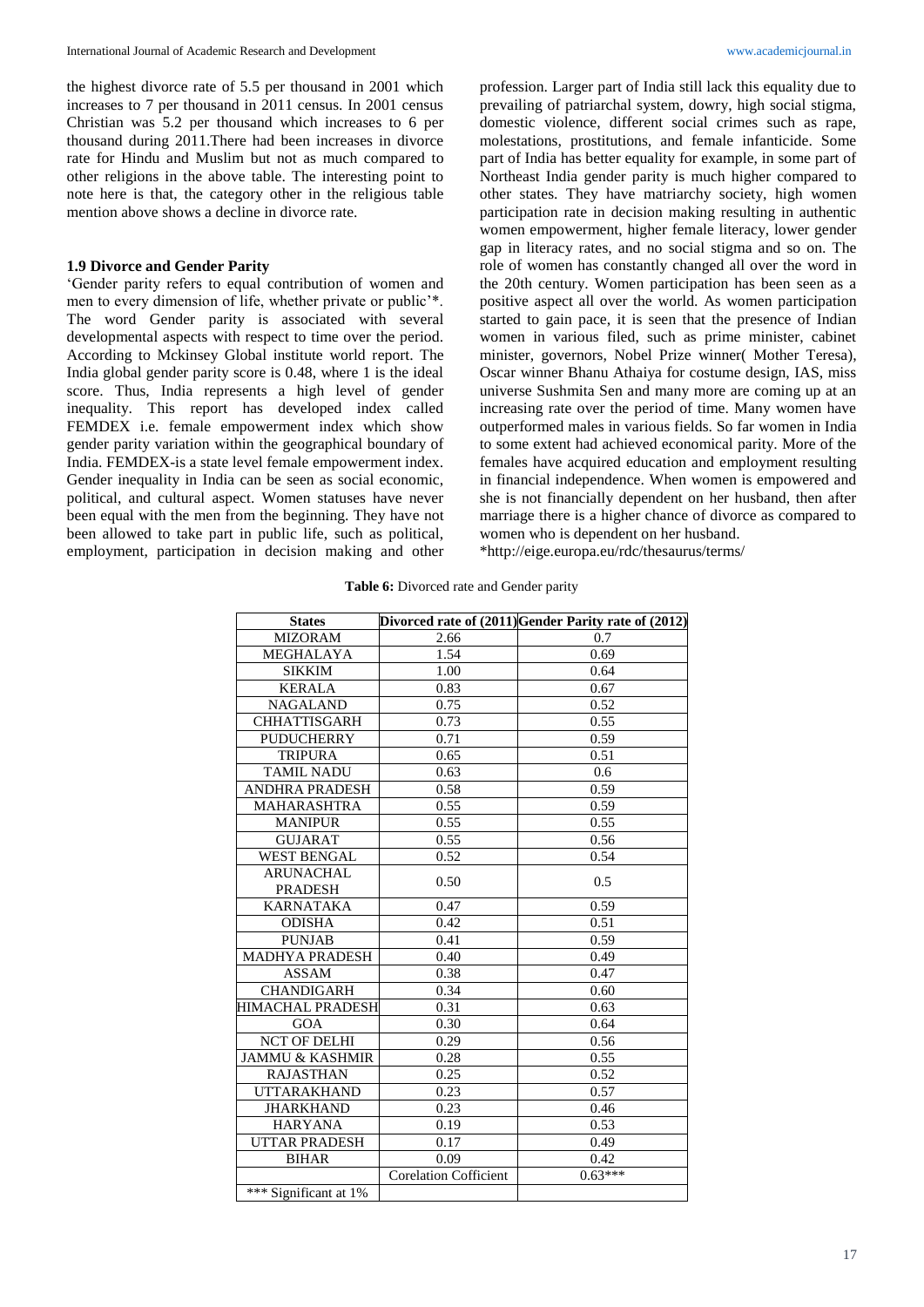Table above indicates relationship between divorced rate and gender parity. It is observed from the above table that the states like Mizoram has the highest gender parity score (0.70) in 2012 also has high divorce rate (2.66), and state like Bihar which has the lower gender parity score (0.42) has the lower divorce rate (0.09). The result of correlation coefficient (0.63) shows that there is positive relationship between divorced rate and gender parity. The relationship is statistically significant at 1 percent.

## **1.10 Findings**

- 1. Finding suggests that there is a significant positive relation between divorce rate and gender parity.
- 2. The finding validates that gender parity difference is an important reason for higher divorce rate in Mizoram and lower divorce rate in Bihar.
- 3. Finding showed that middle aged group has the highest divorce rate in India.
- 4. Finding shows higher divorce rate in urban India as compare to rural India

#### **1.11 Limitation**

1) Lack of data availability such as i) financial condition of family ii) 1991 religion wise

iii) education qualification of divorced person as a result research was restricted to analysis which section of society are able to get divorced, divorce growth rate by religion, relationship between education qualification and divorced rate.

Even though economic parity is somewhat achieved for women who are fortunate but social cultural and political parity is far away from reach for most of the women

# **1.12 Conclusion**

Mostly the role of women had been traditionally confined to taking care of family's and household work. So, the sociocultural environment i.e., a set of beliefs, customs, practices and behavior pushes these activities as an assign duty for women. Over the period these duties were taken for granted and any deviation from these duties considered as disrespect and mostly leads to violence towards women. Though the changing role of women in terms of participation is realize in terms of opportunity cost for her age-old era duties vis-avis market participation with rise in living standard and cost. As the participation of women expanding both in urban and rural India (In rural India mainly due to skewed development that leads to migration of male from rural to urban area), there is some sort of economic empowerment women were able to achieve in most part of India. In the three censuses, the growth and development along with better settlement structure after divorce for the Hindu marriage women provide the argument from economic empowerment front for the issue of women's status in marriage and the consequences as a form of divorce. This parity from economic front is somewhat misleading due to lack of socio-economic consideration and political consideration from parity perspective. Even though there is rise in economic empowerment but that is limited to few fortunate sections, as more than 90 per cent of workforce in India is part of the unorganized sector. Nevertheless, the three censuses show the rise in divorce rate across India in all age groups, clearly showing the status of rise in discontent in the marriage. As the women participation

started to gain pace, we can see the presence of women in various field but In spite of all changes taking place, India is still a male dominant society. There are laws which ensure equals rights to women, but they are not strongly enforce. There are always a part of discrimination, oppression and deprivation; these can be seen in the India's caste system, social structure, social norms and customs, and this enforcement have made women more unsafe over the period. The parity can be achieved in real sense when sociocultural equality can be achieved too alike north-eastern state of India where there is no social stigma is associated to unmarried women or divorcee. The political participation is also necessary for proper representation of women from parity perspective. The economic empowerment in itself can be seen as only the weak link for parity achievement and hardly reflect women position vis-a-vis male in the case of divorce, but a ray of hope is somewhat there and divorce can never be a solution for parity but only provide the soothing to the unspoken parity demand over the centuries.

#### **References**

- 1. Reddy Krishna. Indian History", Chapter VII Post Mauryan India (BC 200- AD300), Tata McGraw-hill education, 2006.
- 2. Sagar CK. Foreign Influence on Ancient India", Chapter XII Foreign Influence, Northern Book Centre, 1992.
- 3. Acharaya Bala Ram. Sociological Analysis of Divorce; A Case Study from Pokhara, Nepal", Dhaulagiri Journal of Sociology and Anthropology, 2008, Vol 1.
- 4. Das Ira. Status of Women; North Easter Region of India Versus India",2013.
- 5. International Journal of scientific and research Publication, volume 3, issue I, January.
- 6. Jonathan Woetzel, Anu Madagavkar, Rajat Gupta, James Manyika, Kweilin Ellingrud, Shishir Gupta, Mekala Krishnan. The Power of Parity Advancing Women"s Equality in India", Mckinsey Global Institution, November, 2015.
- 7. Godwin J, Prem Singh, Sheena Rajan Philip. A Study on Increasing The Divorce Rate In Kerala", IOSR Journal of Humanities and Social Science (IOSR-JHSS), 2014, 19(6).
- 8. Kannabiran KG. Outlawing Oral Divorce Reform Through Court De cree?, 1994.
- 9. Economic and Political Weekly, June 18.
- 10. Mullatti Leela. Families in India: Belief and Realities", Journal of Comparative Family Studies, Vol. 26, No. 1, spring, 1995.
- 11. Fonseca MB. Family Disorganisation & Divorce in Indian Communities",1963.
- 12. Sociological Bulletin, 1963, 12(2).
- 13. Subramanian, Narendra (2010) "Making Family and Nation: Hindu Marriage Law in Early Postcolonial", The Journal of Asian Studies, vol.69, No. 3 August 2010.
- 14. Mehta, Roma (1949) "The Changing Status of Women and Divorce", Economic weekly,
- 15. may 21.
- 16. Sahay, Ragini (1998) "Divorce in Muslim Society, Law and Reality: A Study among Telis in Delhi", Indian Anthropologist, Vol. 28, No.2 December, 1998.
- 17. S.Pothen (1989) "Divorce in Hindu Society", Journal of Comparative Family Studies, Vol.20, No 3 autumn